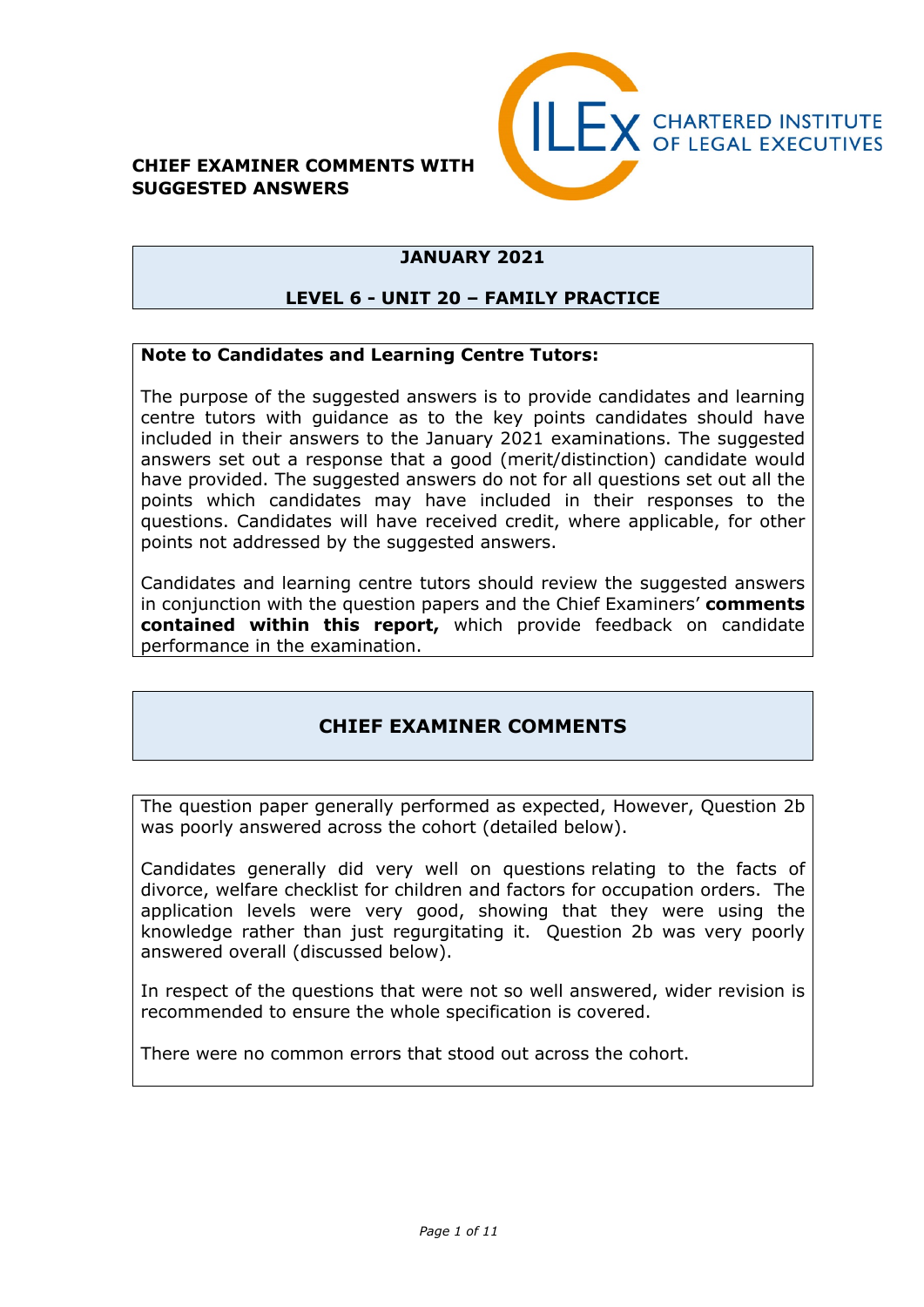## **CANDIDATE PERFORMANCE FOR EACH QUESTION**

## **Question 1(a)**

This was generally very well answered but some candidates did not have the correct dates and failed to correctly state the earliest date that a petition can be lodged. This was mainly through failing to add on the reconciliation period or only starting the separation from after the reconciliation.

## **Question 1(b)**

Generally, well answered, marks were lost when candidates failed to discuss the other hardship option in relation to religion.

## **Question 1(c)**

Again, well answered with the majority of candidates correctly identifying section 10A of MCA but some were unclear of the process to obtain the Get.

## **Question 2(a)**

Generally, this was well drafted; some candidates lost marks for failing to lay out the Statement of Issues correctly.

### **Question 2(b)**

This question was very poorly answered with the majority of candidates not correctly identifying the order. This process was not known by most candidates. Only one candidate obtained full marks.

## **Question 3(a)**

Marks were lost by some candidates failing to state the sections when giving the initial advice to Mr and Mrs Bamford. Generally, this question was well answered.

#### **Question 3(b)**

This question was well answered by the majority of candidates. The candidates that missed marks did not fully apply all the factors from the welfare checklist.

## **Question 4(a)**

This question was well answered. Candidates clearly identified the correct sections in relation to non-molestation and occupation orders.

## **Question 4(b)**

Again, well answered; marks were lost through limited application in places. Some candidates only explained occupation orders and missed out explaining the ex parte requirements or non-molestation orders.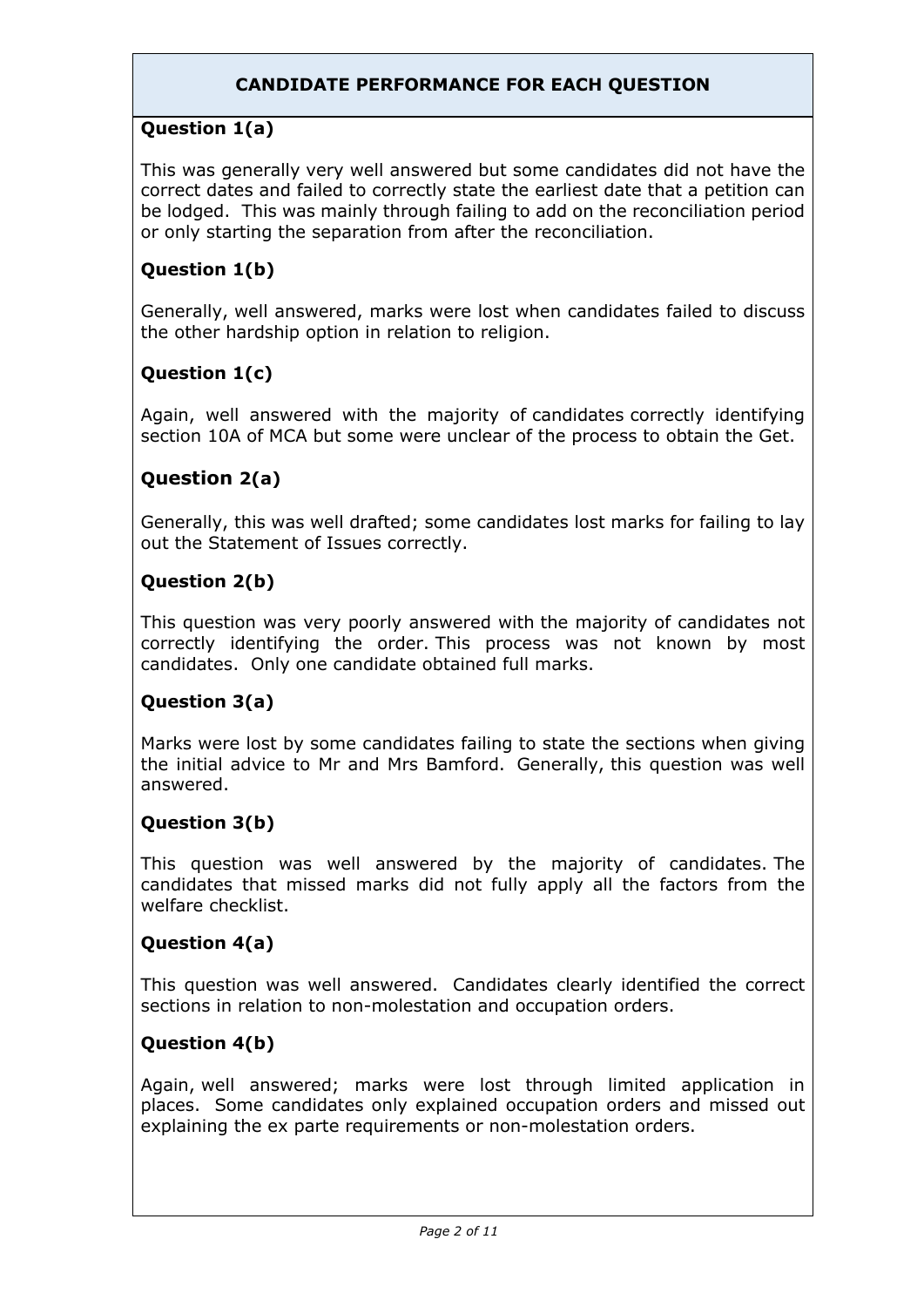## **Question 4(c)**

Candidates either did quite well or quite badly on this question. It required knowledge or recent case law to achieve the higher marks.

#### **SUGGESTED ANSWERS**

#### **LEVEL 6 - UNIT 20 – FAMILY PRACTICE**

#### **Question 1(a)**

Mrs Aronowitz cannot rely on fact (a) adultery as she and her husband reconciled for more than six months after she discovered the adultery and this is an absolute bar to a divorce proceeding on the basis of adultery.

We know that the adultery was not ongoing as when she found out her husband promised to end the affair immediately and she believes that he did this. There appear to be no other instances of behaviour by her husband to enable her to rely on fact (b).

As she wishes to proceed amicably for the sake of Elijah, the best fact for her to rely on is the no-fault fact of separation. The client tells us that her husband will not agree to a divorce, so we cannot use fact (d) of two years' separation with his consent. Therefore, the most suitable fact for us to use is fact (e) five years' separation.

The five years' separation runs from when Mr Aronowitz moved out of the former family home on 10 November 2015.

The parties reconciled for a period of three months from 10 December 2015 to 10 March 2016. As the period of reconciliation is less than six months it does not break the continuity of the separation period. The period of three months must be added to the period of five years to ensure that the parties have been separated for the required five-year period.

The period of five years separation runs from 10 November 2015 to 10 November 2020. We need to add on the three-month reconciliation. The earliest date on which we could lodge the petition for Mrs Aronowitz is 10 February 2021

## **1(b)**

There is a statutory defence to fact (e) under section 5 of the Matrimonial Causes Act (MCA) 1973.

Mr Aronowitz would need to prove to the court that the divorce would cause him grave financial or other hardship and that it would in all of the circumstances be wrong to dissolve the marriage. The hardship must result from the divorce, not the breakdown of the marriage and the hardship must be grave.

He works as a property developer and we're told he earns a salary of over £100,000 per annum. Additionally, he solely owns shares and some investment properties including 9 Queens Drive. Even though Mrs Aronowitz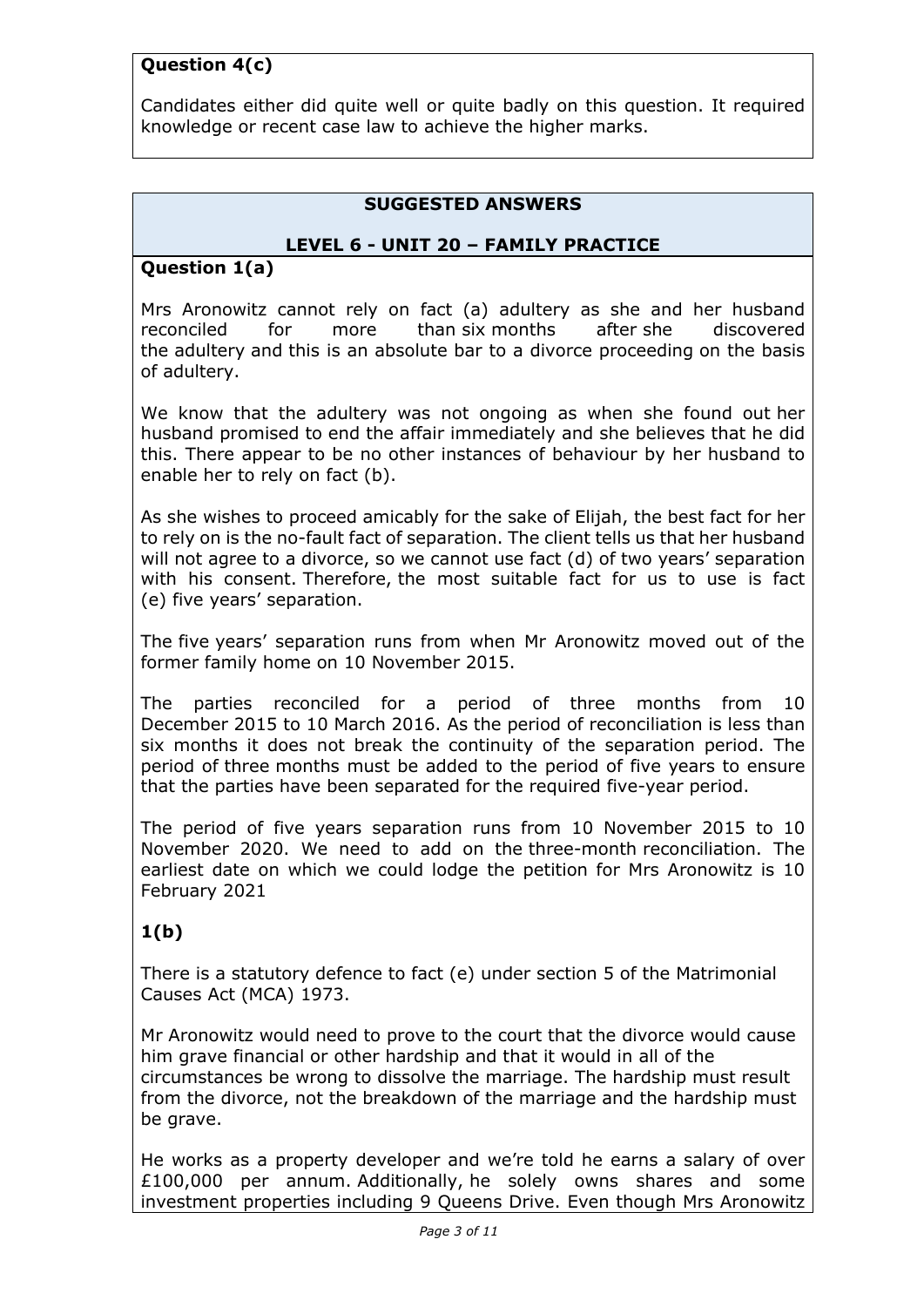will receive a greater share of the matrimonial assets on divorce due to Elijah it still seems unlikely that Mr Aronowitz can succeed in convincing the court that he will suffer grave financial hardship.

To establish "other" hardship is very unusual and case-law suggests that Mr Aronowitz would need to cite religious reasons. We are told that Mr Aronowitz is not a strict observer of his faith although his parents strongly disapprove of divorce.

There has been no reported case where the defence of religious hardship has succeeded/such arguments have failed.

## **(c)**

As Mrs Aronowitz's faith is Jewish she would need to obtain a "Get" in order for her divorce to be recognised at Jewish law, as under Jewish law an individual cannot be married or divorced against his or her will.

Mr Aronowitz would therefore need to go before a Beth Din court for divorce and deliver this to Mrs Aronowitz who would be obliged to accept it.

[Section 10A of the MCA applies] where the parties have been married according to particular religious usages and provides that the court may on application by either party order that the Decree Nisi should not be made Absolute, until both parties have produced a declaration to the court confirming that they have taken the necessary steps to dissolve their marriage in compliance with the relevant religious usages.

As Mr Aronowitz is reluctant to divorce, he may not wish to go before the Beth Din court

## **Question 2(a)**

See exemplar Statement of Issues.

# **(b)**

In relation to the lump sum order of £125,000, we know from the information we have from Mr Shaw's financial statement that he has £150,000 in his sole name held with the Clayton Building Society. The most suitable course of action for us to take would be to apply for a third-party debt order against this Building Society account.

We would need to make the application without notice, to the Bedford Family court which granted the Consent order. We must provide evidence of the order sought, the total arrears (here £125,000) and the third party (Clayton Building Society) who owes money to the defaulter (Mr Shaw).

The court would initially make an interim order for Mr Shaw as the defaulter to show cause why the order should not be made. This interim order would be served on Mr Shaw and the Clayton Building Society and the proceeds in the account would be frozen. A date would then be fixed for the full hearing when the court can make a final order requiring the Building Society to pay the monies of £125,000 owed to Mrs Shaw direct from Mr Shaw's account.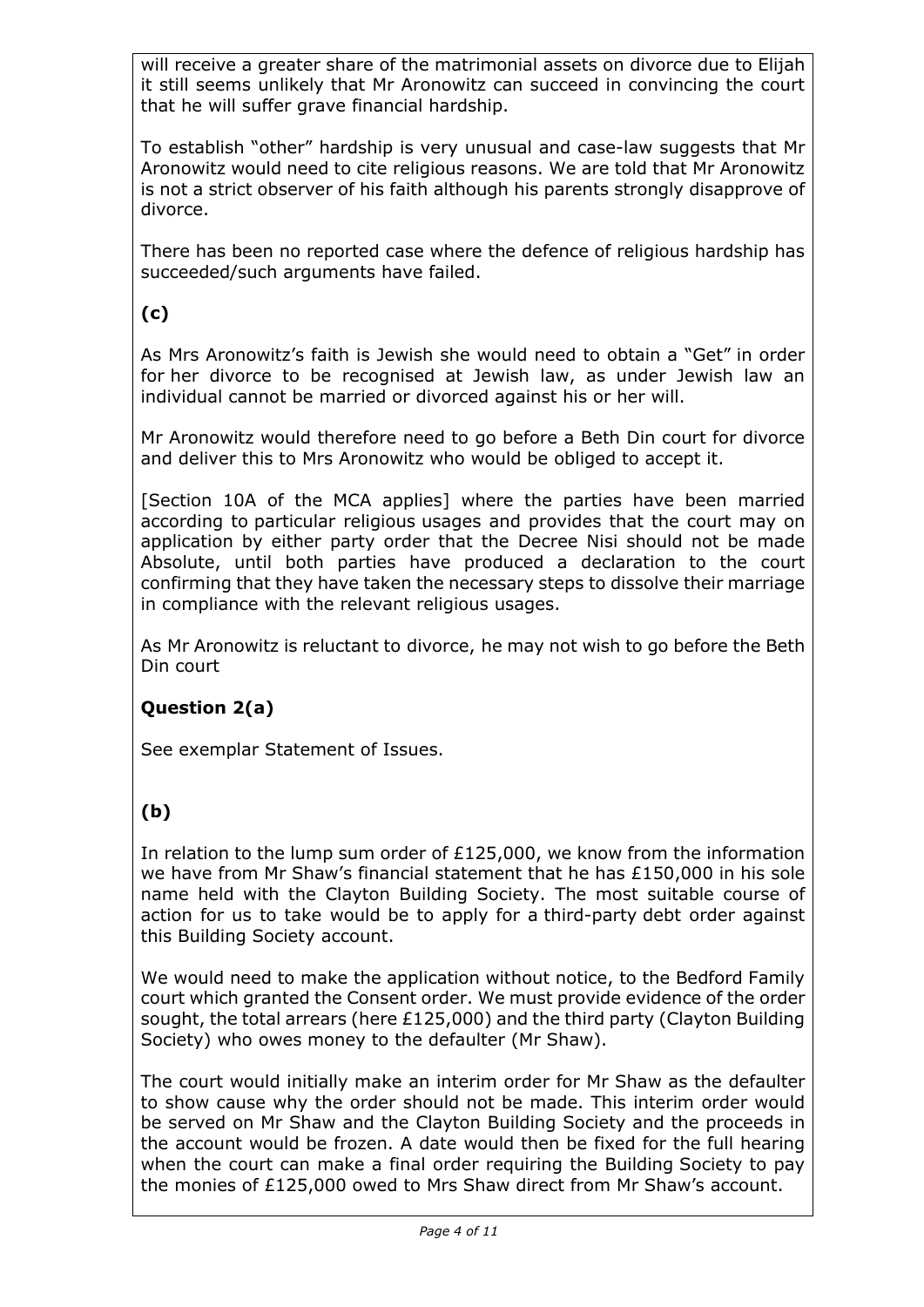As there has been no change in the parties' circumstances since the making of the Consent order it is highly likely that we will be successful with this application.

# **Question 3(a)**

We should advise Mr and Mrs Bamford that as grandparents, they do not come within the list of those automatically entitled to apply for a section 8 order under the Children Act 1989 (s.10(4) and (5)) they will therefore need the leave of the court  $(s. 10(2)(b))$ .

The court would need to consider their application for leave (usually at a hearing) using the factors in s.10(9):

The nature of the proposed application: Mr and Mrs Bamford should be advised to apply for a child arrangement order to provide for when they should see and spend time with Harper and Logan.

The applicant's connection with the child: they are the children's paternal grandparents and so have a biological connection to the children. In Re M [1995] 2 FLR 86 CA said that grandparents ought to have a special place in any child's affection worthy of being maintained by contact. Until recently the children stayed with their grandparents every other Saturday night and during the school holidays.

Any risk there might be of that proposed application disrupting the child's life to such an extent that he would be harmed by it. In Re M the court said the risk had to be disruption to an extent that the child would be harmed by it. Harm here meant impairment of health and development. A child's upset unhappiness, confusion or anxiety needed to be particularly severe before it could amount to an impairment of emotional, social or behavioural development. It is highly unlikely on the current facts that Victoria can establish there is any risk of harm.

Applying the s 10(9) criteria it therefore seems likely that Mr and Mrs Bamford would be granted leave to apply as they have a very strong relationship with their grandchildren. However the fact that leave has been granted does not create a presumption in favour of a substantive order or elevate a person who is not a natural parent to the position of a natural parent. This would mean that the court would consider the application for the subsequent section 8 order separately.

Mr and Mrs Bamford should apply for leave using form C2 and a draft form C100.

# **3(b)**

In deciding whether to grant the order, the welfare of the children will be the court's paramount consideration.

The court will also consider the no delay and no order principles.

The court will apply the s.1(3) welfare checklist:

• The ascertainable wishes and feelings of the child: The children are 13 and 6 respectively. Harper's views as a 13-year-old will be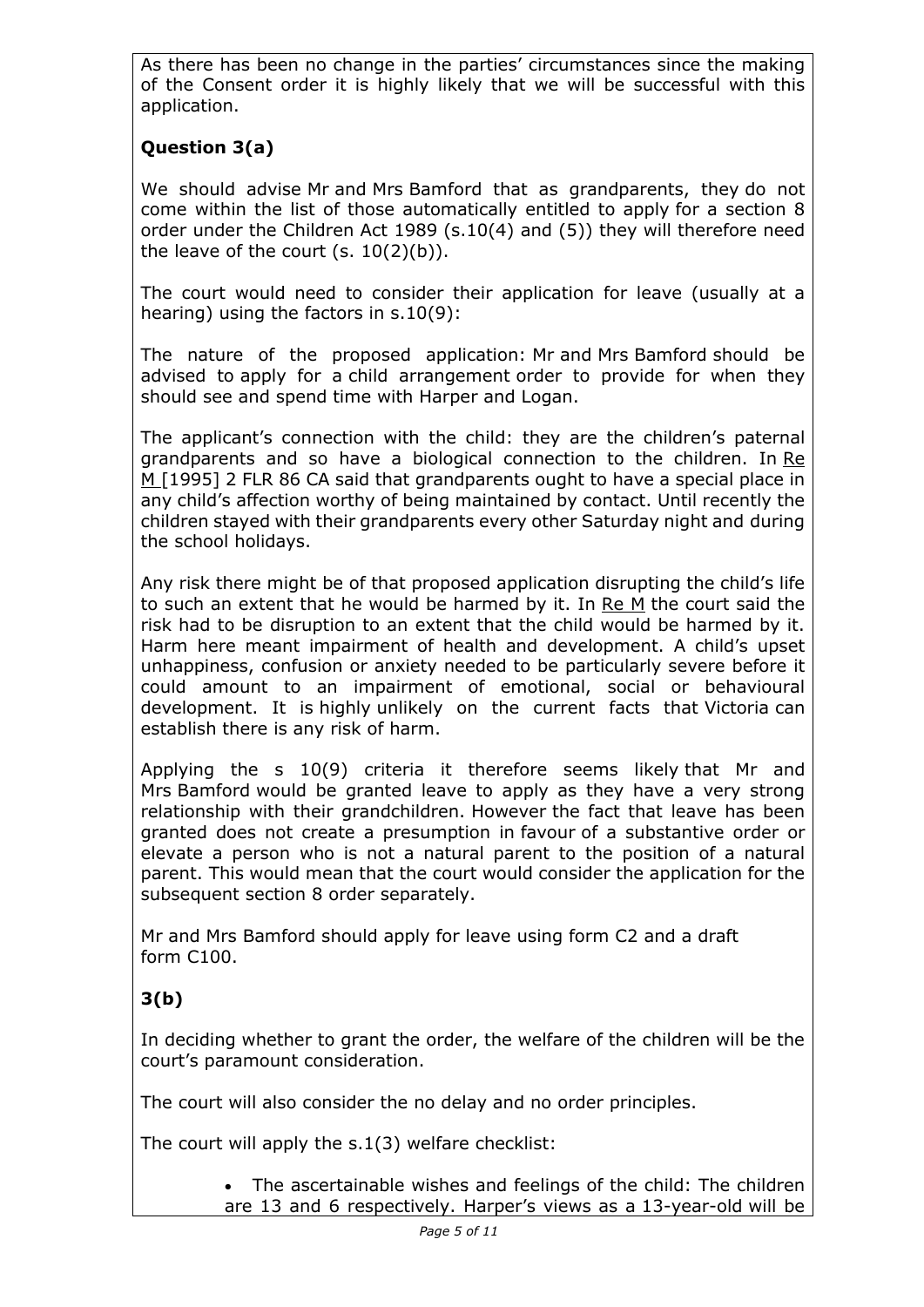given more weight by the court. At 6, Logan is too young for the court to attach much weight to his views. Mr and Mrs Bamford tell us that they have received texts from Harper saying that she and Logan miss them.

• the child's physical, emotional and educational needs: the courts have recognised the important part that grandparents can play in their grandchildren's lives. Until October 2020 the children stayed with their grandparents every other Saturday night and it was usual for the children to stay with them during their school holidays. Particularly in light of their parents' separation and the fact their father's work demands make it difficult for him to see them at weekends the relationship with their grandparents is important in meeting their emotional needs. As the visits and stays take place at weekends and during school holidays this does not impact on the children's educational needs.

• the likely effect on the child of any change in circumstances: the children are used to seeing and staying with their grandparents, so it is the recent stopping of these visits which is the change to the status quo. The court aims to preserve the status quo.

• the child's age sex, background etc: although the children do still see their father, he often has to work at weekends and he does not see them as often as he would like. Seeing their paternal grandparents helps to maintain their link to that side of their family.

• any harm that the child has suffered or is at risk of suffering: the court is likely to find that the children could suffer (emotional) harm by not seeing their grandparents particularly in light of their parents' separation and their father's infrequent contact.

how capable the parents or grandparents are of meeting the child's needs: this is not an issue here. There is no suggestion that Mr and Mrs Bamford cannot look after the children and they have done so regularly until recently.

• the range of powers available to the court: the court could make any section 8 order although realistically they will only make a child arrangements order here.

As the parties appear to be in dispute the court will have to make an order to resolve the issue. The court will decide this application in accordance with the welfare principle and so it is highly likely that the court will feel that the child arrangements order is in the best interests of the children and make one in Mr and Mrs Bamford's favour.

## **Question 4(a)**

The relevant orders which we should apply for to protect Miss Fielding are a non-molestation order under section 42 of the Family Law Act 1996 (FLA) and an occupation order under section 33 of the FLA.

To qualify to apply for both orders Miss Fielding must establish that she is an associated person under section 62 FLA. She is because she and Mr Pauling are cohabitants.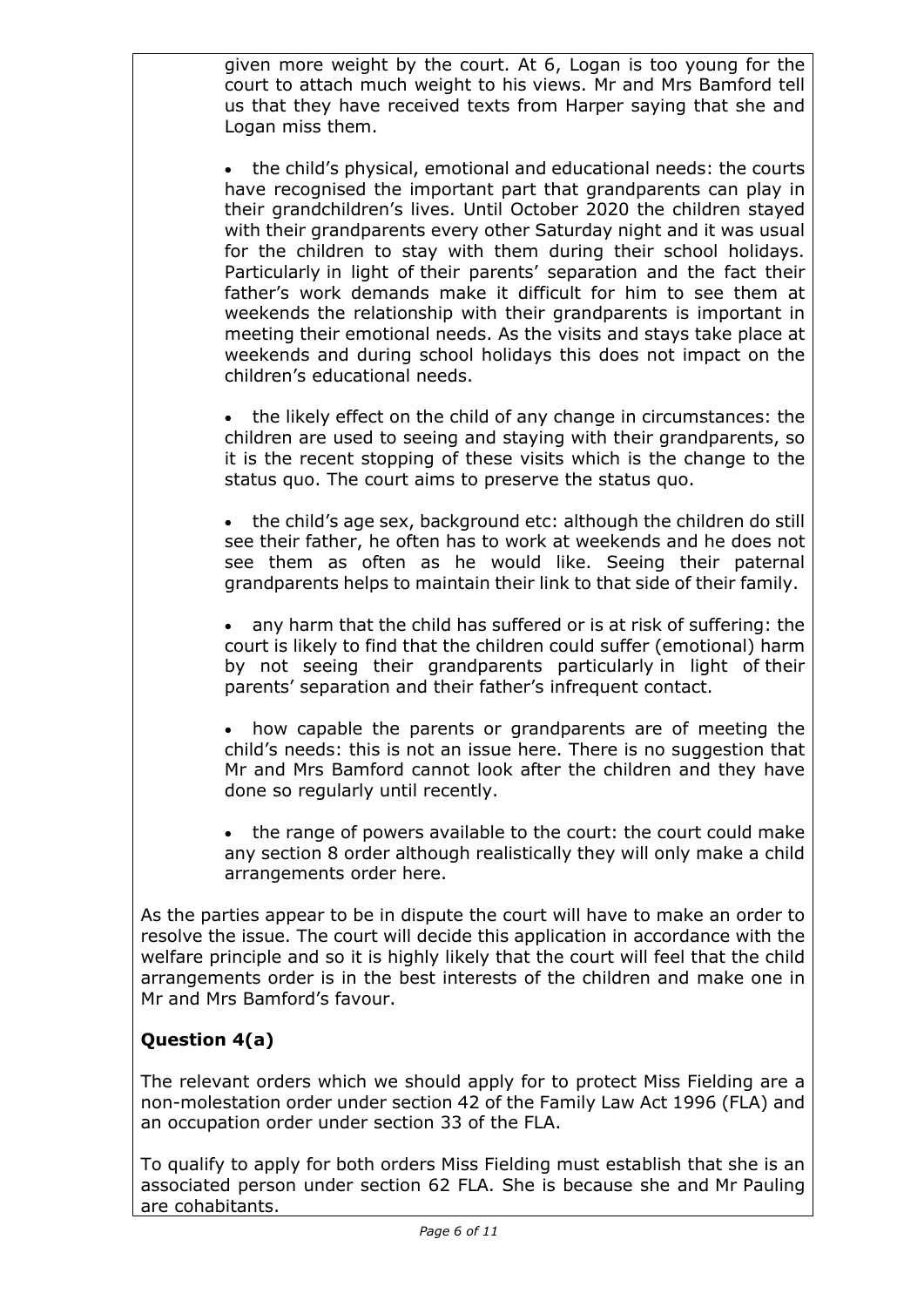The application for the occupation order will be brought under section 33 FLA as we are told that the tenancy is held in their joint names thus Miss Fielding has a right to occupy it under a contract i.e. the tenancy with their private landlord.

Given the latest incident of violence and Mr Pauling's threat that he will kill her we should make the application without notice under section 45 FLA as there is a significant risk of harm to Miss Fielding if the order is not made immediately.

As there has been violence we should also ask the court to attach a power of arrest to the occupation order under section 47 FLA.

Miss Fielding could seek a transfer of tenancy from their private landlord.

# **(b)**

To make the application without notice under section 45 FLA we must prove to the court that Miss Fielding and Bethany are at risk of significant harm if the order is not made immediately. Alternatively, we can rely on the fact Miss Fielding will be deterred or prevented from pursuing the application if the order is not made immediately. Given the severity of the last incident and the threat it is very likely that the court will grant one or both of the orders applied for without notice.

In relation to the non-molestation order, under section 42 FLA the court will take into account all the circumstances of the case including the need to secure the health, safety and wellbeing of Miss Fielding and Bethany There have been examples of verbal abuse and more recently physical abuse and two of these incidents have been witnessed by Bethany. Miss Fielding can demonstrate that there is a genuine need for protection and in these circumstances the court will grant a non-molestation order.

When considering the occupation order, the court will firstly apply the balance of harm test under section 33(7) FLA and consider whether if the order was not made Miss Fielding or Bethany would be likely to suffer significant harm. If the answer to this question is yes then the court shall make the occupation order unless the court finds that Mr Pauling is likely to suffer significant harm if the order is made and that the harm suffered by him is as great or greater than the harm attributable to him and suffered by Miss Fielding if the order is not made.

Here Miss Fielding is likely to satisfy this test as if the order is not made, she will either suffer further violence or have to find somewhere else to live. This will be greater than the harm suffered by Mr Pauling as if the order is made, he will simply have to find somewhere else to live.

If the court had doubts about whether the balance of harm test was satisfied, then they would go on to consider the factors in section 33(6) FLA:

• the respective housing needs and housing resources of the parties and any child. Miss Fielding's needs are greater as she is the main carer for Bethany, and she has nowhere else to go as her mother's home is a one-bedroom flat in a retirement complex. Mr Pauling can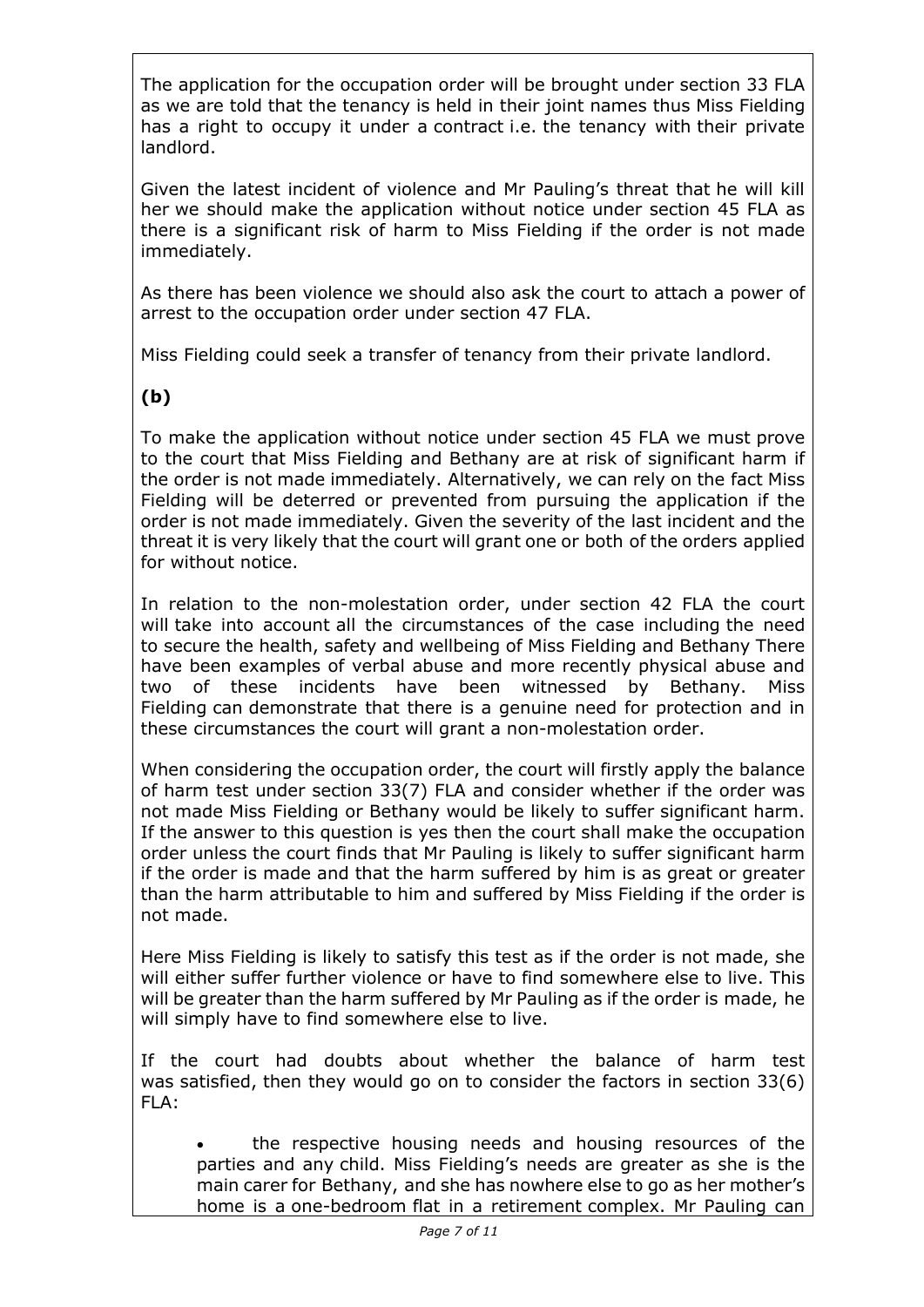stay at his parents' three-bedroom home or Ollie's two-bedroom home. Whilst Miss Fielding would be unintentionally homeless and would thus obtain priority on the local authority's housing list, moving Bethany from her home would cause upheaval and she would need a twobedroom property ideally. Whilst Mr Pauling would be regarded as intentionally homeless and thus receive no priority on the local authority's housing list there appears to be no reason why he can't move into his parents' or even Ollie's home.

• the respective financial resources of the parties. Miss Fielding's needs are greater as she is bringing up Bethany. Mr Pauling is working and earning enough to support himself so he would have the resources to rent another property to live in.

the likely effect of any order or of any decision by the court not to make such an order on the health, safety and wellbeing of the parties and child. Here if an order were not made it would have an adverse effect on Miss Fielding and Bethany as they need to be protected from Mr Pauling's violence and threats.

the conduct of the parties in relation to each other and otherwise. Mr Pauling has been verbally and physically violent. Bethany saw the last two incidents of violence.

It is very likely that the court will grant the occupation order on the facts of this case.

If the court believes Miss Fielding's version of events, then they must also grant a power of arrest under section 47 FLA as Mr Pauling has used and threatened violence against her

## **(c)**

In Re H (Contact: Domestic Violence) [1998] the Court of Appeal stated that domestic violence was not of itself a bar to contact

The cases of Re L (Contact: Domestic Violence); Re V (Contact: Domestic Violence); Re M (Contact: Domestic Violence); Re H (Contact: Domestic Violence) [2000] set out some principles to consider namely:

(a) the conduct of both parties towards each other and the child;

(b) the effect of the violence on the child and the parent caring for the children;

(c) the motivation of the parent seeking contact and

(d) in cases of serious domestic violence, the ability of the offending parent to recognise his past conduct, be aware of the need to change and to make genuine efforts to do so.

In addition to the case law there is the *Practice Direction (Residence and Contact Orders: Domestic Violence and Harm)* [2009] as supplemented by Family Procedure Rules 2010 Practice Direction 12J which requires numerous steps to be taken, including the prompt sending of the documents to CAFCASS for screening, consideration of the need for an initial fact-finding hearing to determine the issue of violence and the consideration of separate representation for the child. Where a welfare report is ordered, the court order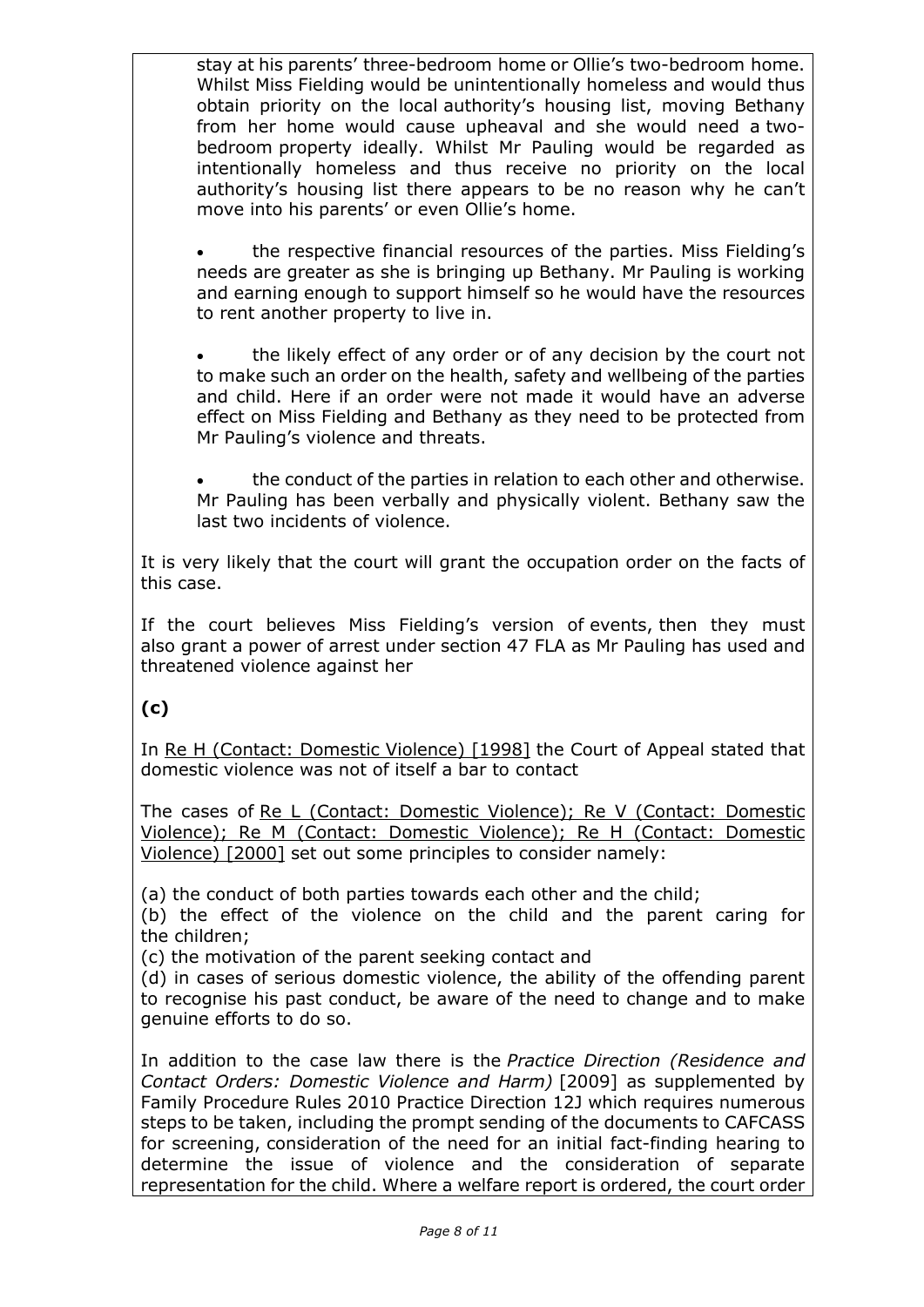should contain specific directions to the reporter to address the issue of domestic violence.

When the court is considering making a Child Arrangements Order (CAO) PD12J requires it to have regard to a list of factors similar to those in Re L (Contact Domestic violence) [2002]

If Miss Fielding is successful in obtaining non-molestation and occupation orders, CAFCASS will note the existence of the orders and address the issue in their report. The court could also hold a finding of fact hearing, or could rely on the findings in the domestic abuse proceedings.

As a pre-condition to making a CAO the court should consider whether any party should seek advice or treatment, this could take the form of an activity direction

On the making of a CAO where domestic violence has been proved, the court should consider what directions or conditions should be attached, such as whether the contact should be supervised and whether the order should be reviewed by the court at a later date.

Where the court finds that direct contact is not suitable it must consider indirect contact.

A finding of domestic abuse by a parent may rebut the presumption that the involvement of that parent in the life of the child concerned will further the child's welfare if it would put the child at risk of suffering harm whatever the form of the involvement.

Due to the fact that Bethany has witnessed the last two incidents of violence it is likely that the court would feel that supervised visits are an appropriate measure or possibly indirect contact. It could impose a requirement on Mr Pauling to seek advice or treatment as a pre-condition to him obtaining contact by way of an activity direction.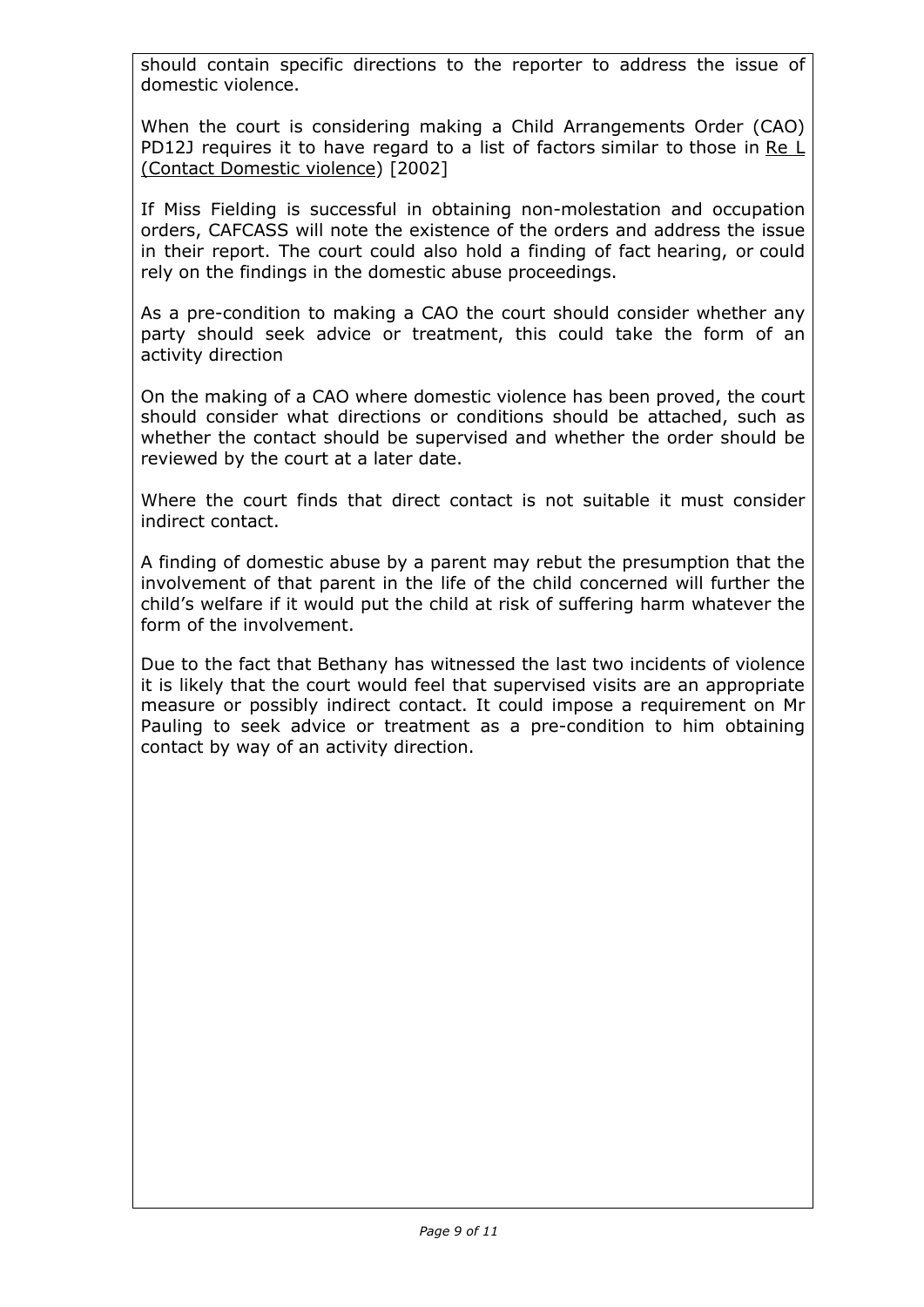## **Statement of Issues for the Applicant**

In the Family Court at Bedford

BETWEEN

### NATALIE SHAW Applicant

and

#### KIERAN SHAW Respondent

### APPLICANT'S CONCISE STATEMENT OF APPARENT ISSUES

### **1. Valuation of the Former Family Home: 8 Beattie Drive, Clayton.**

- The Applicant asserts that the property is worth £399,000.

- The Respondent asserts that the property is worth £350,000.

### **2. Valuation of the Investment Property: 21 Palmer Street Clayton**

- The Applicant asserts that the property is worth £210,000.

- The Respondent asserts that the property is worth £240,000.

## **3. The Future of the Former Family Home.**

- The Applicant asserts that she should remain in occupation with the property being transferred to her.

- The Respondent asserts that the property should be sold and the proceeds divided.

## **4. The Future of the Investment Property**

- The Applicant asserts that the property should be sold.

- The Respondent asserts that the property should be transferred into his sole name.